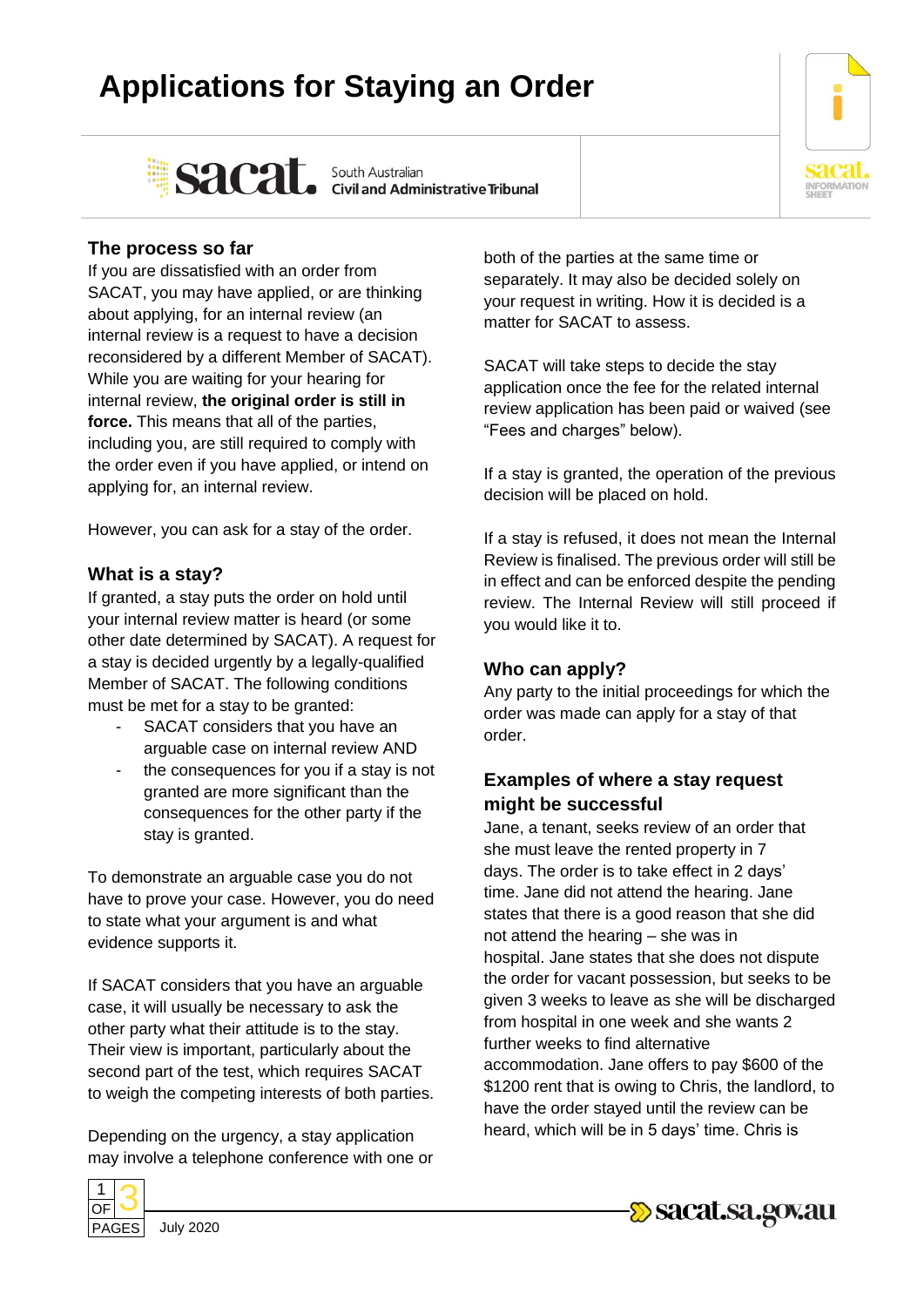primarily concerned about receiving rent, which has not been paid for over a month.

- *Taking some action to protect the interests of the other party may assist the likelihood of a stay being granted.*

Bob has made an application for a review of a guardianship order which appointed his sister, Robyn, guardian of their mother. The decision was made urgently because their mother, who is in hospital, was offered a nursing home room. Bob was unable to participate in the original hearing because he works in the far north of the State and was not able to be contacted prior to the hearing. Bob wants to be made joint guardian with Robyn. Bob says that the urgency of the appointment has reduced because their mother has become ill again and now will be remaining in hospital for some further weeks. Robyn says she opposes Bob being appointed because he is always away working.

- *If circumstances have changed such that an urgent decision is no longer urgent, SACAT may stay the order and await the outcome of the review.*

## **Examples of where a stay request is unlikely to be successful**

Rauf, a tenant, has been allowed to remain in his rented property on condition that he make certain payments at certain times. If he does not make a payment, he must leave the property within 24 hours and if he does not do so, the landlord can request the bailiff to evict him. Rauf fails to make a payment and does not move out. After the time that he is required to move out, he submits an internal review and requests a stay of the order. The internal review application states that Rauf does not have enough money to pay the ordered amount but has nowhere else to live.

- *Becoming homeless does not guarantee that a stay will be granted*.

Giulia, whom SACAT has determined has a mental illness, has been ordered by SACAT to comply with treatment for that illness as directed by her medical team. She does not agree with SACAT's finding and lodges an internal review. She asks for a stay of the order because she disagrees that she has a mental illness and disagrees that she needs the treatment. In her application for review, she states that she is in the process of finding a doctor to support her views.

- *SACAT is unlikely to issue a stay where it has already weighed the available evidence and decided in favour of one party, simply because the other party believes that they will be able to gather evidence in the future to overturn the decision.*

If you want to proceed to seek a stay, you need to communicate that, with your reasons, to SACAT. SACAT may forward your request to the other party to obtain their views before making a decision.

#### **Requirements for SACAT to consider a stay application**

When lodging an application for a stay, you must appreciate the time it will take SACAT to consider the application. This includes the availability of a legally qualified Member to consider the application, and the availability of the other party to respond if required. There must be a reasonable window of time for a proper consideration of the application before the order it relates to takes effect.

For example, SACAT makes an order requiring Jill, a tenant, to vacate the rented property by 12 midday on a specified date. Jill rings SACAT on the specified date at 10.00am, 2 hours before she is required to vacate the rented property under the order. She is ringing to lodge an internal review application and request a stay of the order requiring her to vacate.

2  $\cap$ F